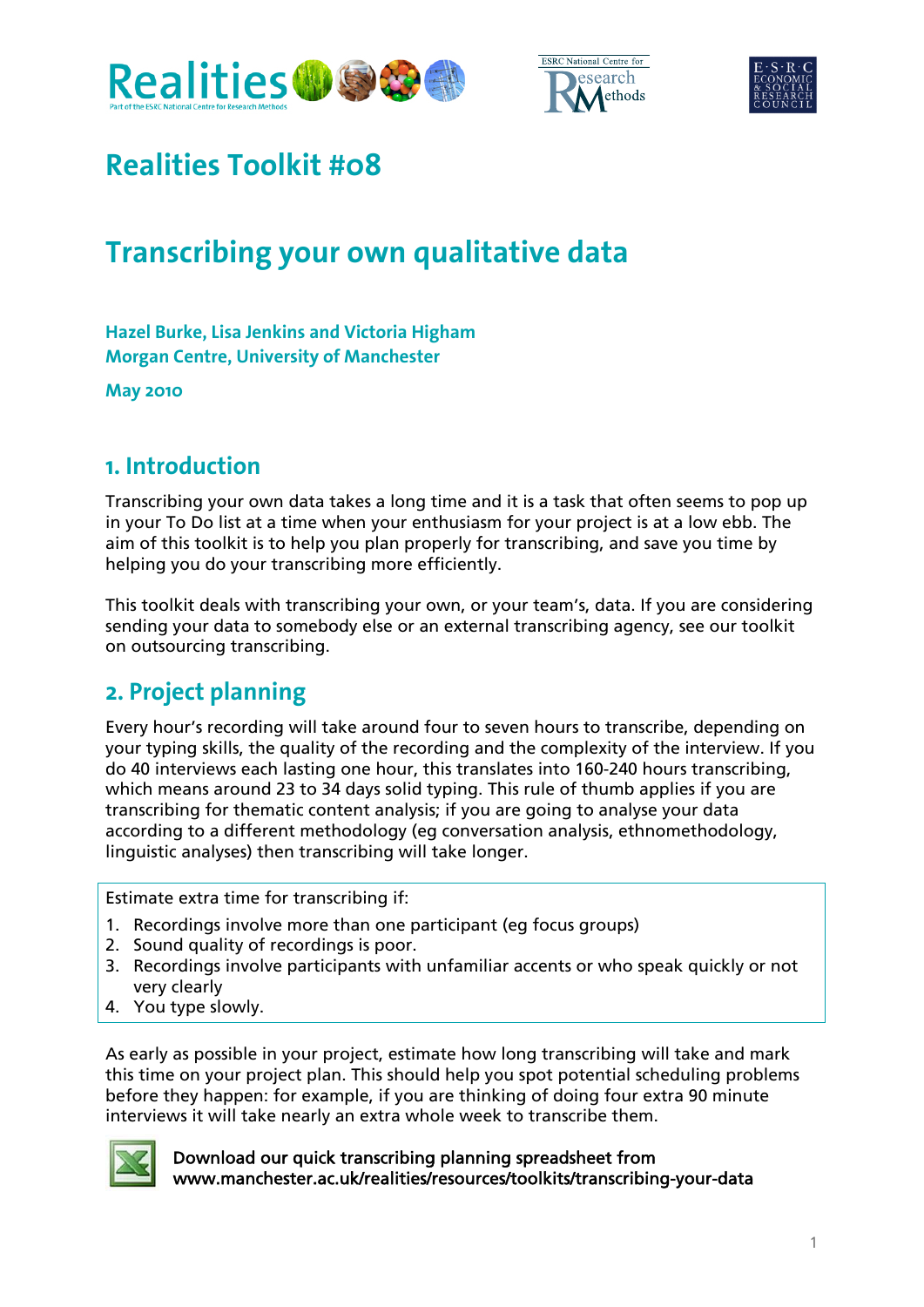You may find that the time that you need to allow for transcribing is higher than you thought. (For some reason, the estimated time needed is rarely less than you expect.) If this happens, then it is worth addressing the issue early. You might decide to be selective in the amount of data you transcribe. This might be an appropriate decision for a PhD study but it would not work on a project where other team members needed a complete transcript for analysis. You could try and find funding to outsource some of the transcribing. Or you might decide to reduce the number of interviews you do; this sounds drastic, but remember that running late on transcribing might risk reducing the amount of time you can spend on analysis and writing.

Remember to think about how you will store and archive your files at the planning stage of the project. You will need to fit in with your institution's data storage policy, of course, but you should also check if you have enough disk space/CDs etc to store your transcripts and recordings. Audio files are often much bigger than text documents.

# **3. Recording tips**

Good quality recordings are quicker to transcribe than poor quality ones. These tips will help you start with the best possible recording quality.

- 1. Even small recorders will often have adjustable settings for recording in different situations. Checking the manual and experimenting with different settings in advance can really help sound quality.
- 2. Plugging in an external microphone might help.
- 3. Choose as quiet a location as possible.



4. In general, you will be most interested in what the interviewee has to say, rather than what you say, so make sure that the recorder is best placed to pick up *their* words clearly. (Again, a few minutes experimenting with the range of your recorder in advance will save a lot of time later.)

If you like, you can record information about each interview at the beginning of the file by reading it into the recorder before you go to your interview, eg "Leisure Time project, Interview 10, 5 May 2010, Interviewee: Anne-Marie Sheehan"

# **4. Equipment and software**

You can transcribe using a standard media player, but it is *much* quicker to use a foot pedal and transcribing software. These two things will make your life easier and cut transcribing time by a third or a half.

The foot pedal is used to pause, rewind and fast forward the recording quickly without changing the programme you're in or taking your fingers off the keyboard.

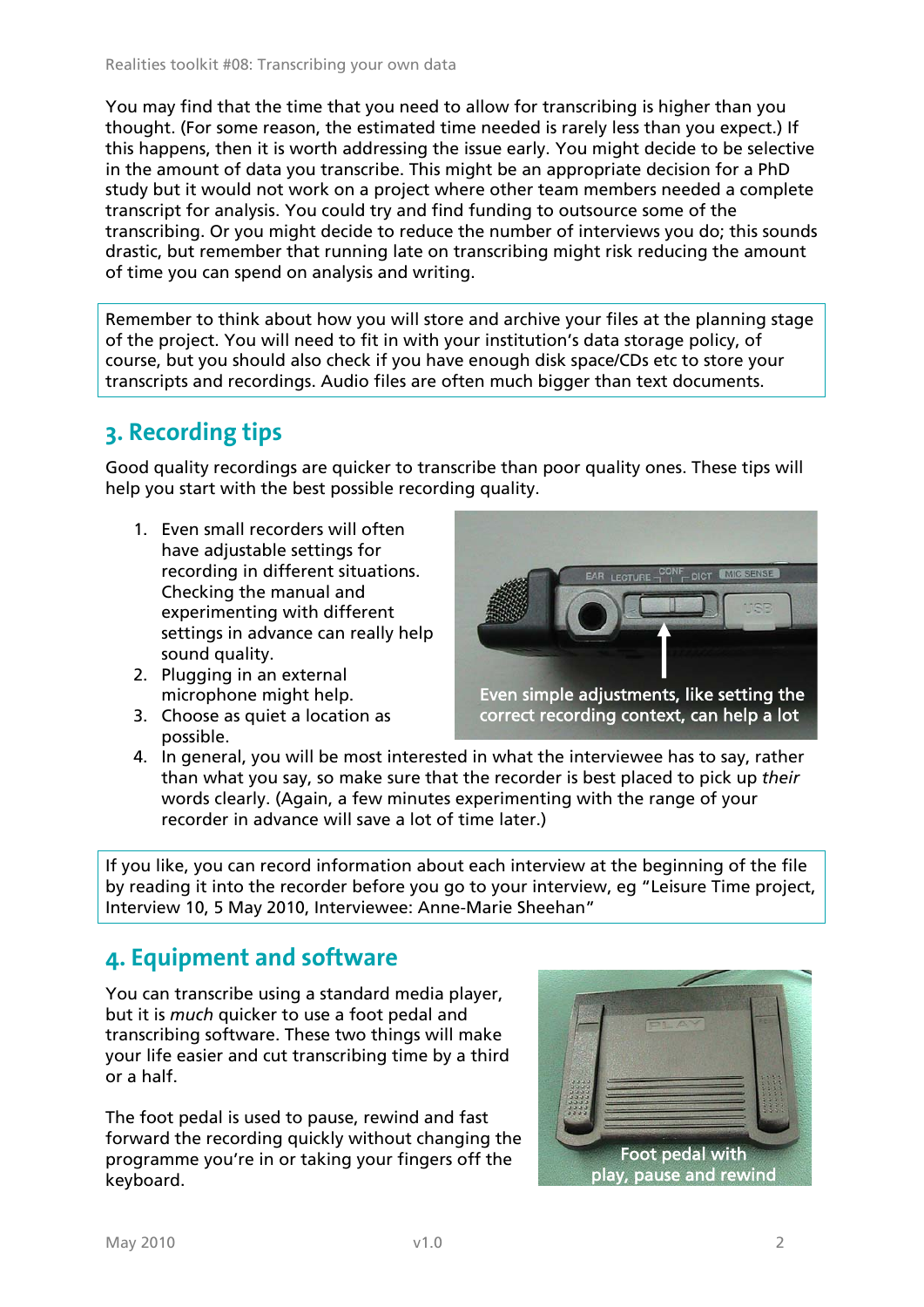The transcribing software connects with the foot pedal and helps you manage your files. You can usually transcribe straight into a file within the transcription software or in your standard word processing software eg Word.

## Buying and setting up your equipment

You can buy transcription kits, but the cheapest option is usually to buy the components separately:

- 1. Foot pedal (around  $E(60)$  check that:
	- a. It works with the file format your recorder produces eg .mp3, .wav
	- b. It works with your operating system eg Windows XP, Windows 7, Mac
	- c. You can plug it in (most pedals use a USB port)
- 2. Software we use the free-to-download Express Scribe. There are plenty of free alternatives available - you might like to download a couple and see which you prefer.
- 3. Headphones you might already have earphones (£0!). Some people prefer DJ-style headphones that go over your whole ear to cut down on background noise (see right), or a typist's headset. If you choose the DJ-style headphones you don't need very expensive ones – you are looking for comfort rather than the ability to transcribe your data in a club. We bought some recently for around £15.



When you have bought your equipment and installed your software you need to set up your foot pedal. Don't worry, this is straightforward. You might get an automatic prompt to do this when you plug your pedal in for the first time, but if not you will usually find a setup wizard in the Settings menu.

The picture below is a screenshot of the Express Scribe software; most software will have similar features.

| 00:00:03 Express Scribe                              |                                                                                                                                                                                                                                                                                                                                                                                                                                                                                                                                                                                                                                                                |                                                            |                        |                       |                       |                                               |                       |
|------------------------------------------------------|----------------------------------------------------------------------------------------------------------------------------------------------------------------------------------------------------------------------------------------------------------------------------------------------------------------------------------------------------------------------------------------------------------------------------------------------------------------------------------------------------------------------------------------------------------------------------------------------------------------------------------------------------------------|------------------------------------------------------------|------------------------|-----------------------|-----------------------|-----------------------------------------------|-----------------------|
| File Control View Notes Bookmark Settings Help       |                                                                                                                                                                                                                                                                                                                                                                                                                                                                                                                                                                                                                                                                |                                                            |                        |                       |                       |                                               |                       |
| 謂<br>Load Now<br>Load<br>Forward                     | Scribe Mini<br>Dispatch                                                                                                                                                                                                                                                                                                                                                                                                                                                                                                                                                                                                                                        | $\blacksquare$<br>Word<br>Done                             | W.<br>Dock<br>Settinas | $\bullet$<br>Help     |                       | <b>Channels</b><br>0dB<br>$\mathbf{n}$<br>0dB |                       |
| Dictation Name =                                     | Sender Date<br>Time                                                                                                                                                                                                                                                                                                                                                                                                                                                                                                                                                                                                                                            | Dur<br>Priority                                            | Notes                  |                       |                       |                                               |                       |
| 20091124 vq                                          | 2009-11-24                                                                                                                                                                                                                                                                                                                                                                                                                                                                                                                                                                                                                                                     | 17:50:55<br>51:29<br>Normal                                |                        |                       |                       |                                               |                       |
| 图 10 20091221 in<br><b>ES</b> 11 20091221 sw         | 2009-12-21<br>2009-12-21                                                                                                                                                                                                                                                                                                                                                                                                                                                                                                                                                                                                                                       | 12:22:37<br>23:49<br>Normal<br>12-22-21<br>42:32<br>Normal |                        |                       |                       |                                               |                       |
|                                                      |                                                                                                                                                                                                                                                                                                                                                                                                                                                                                                                                                                                                                                                                |                                                            |                        |                       |                       |                                               |                       |
| $\left  \cdot \right $                               |                                                                                                                                                                                                                                                                                                                                                                                                                                                                                                                                                                                                                                                                |                                                            |                        |                       |                       |                                               |                       |
|                                                      |                                                                                                                                                                                                                                                                                                                                                                                                                                                                                                                                                                                                                                                                |                                                            |                        |                       |                       |                                               |                       |
|                                                      | The list of files for transcribing is above. When you have finished a transcript<br>you can mark the file as 'Done' and it will display with a large tick next to it.<br>This is recommended not just for file management, but because it somehow<br>gives you a sense of achievement<br>You can start transcribing directly into this window, or click on the toolbar<br>icon above to open a new document and transcribe your data in Word (or<br>other word processing programme). This is usually the more convenient<br>option if you are used to using Word, or your alternative word processor,<br>because you will know your way around the programme. |                                                            |                        |                       |                       |                                               |                       |
|                                                      |                                                                                                                                                                                                                                                                                                                                                                                                                                                                                                                                                                                                                                                                | $\blacksquare$                                             | 44                     | $\blacktriangleright$ | $\blacktriangleright$ | Speed                                         |                       |
|                                                      |                                                                                                                                                                                                                                                                                                                                                                                                                                                                                                                                                                                                                                                                |                                                            |                        |                       |                       | $\left\langle \right\rangle$                  | $\blacktriangleright$ |
| Phone-in dictation system www.nch.com.au/dialdictate |                                                                                                                                                                                                                                                                                                                                                                                                                                                                                                                                                                                                                                                                |                                                            |                        |                       |                       |                                               |                       |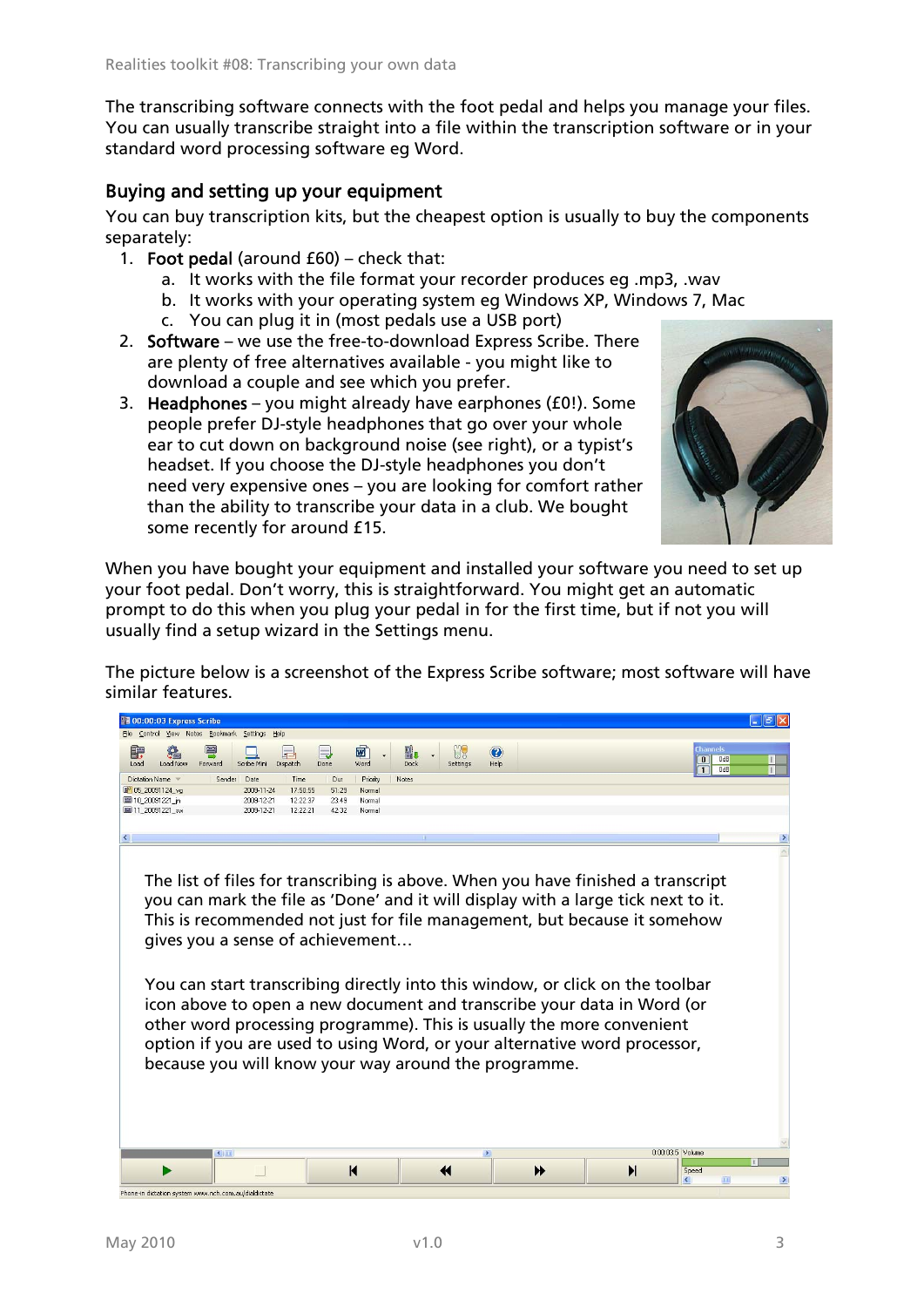#### Help! My transcript has disappeared!

As soon as you start to transcribe a new file in your word processor, go into File > Save As… and save it with a sensible filename into the folder you want to store your transcripts in, eg 01 charlie.doc in c:\Project name\Interviews\transcripts\

If you don't do this, some transcribing software will save the file into a default folder which can be tricky to find later. Our default filepath is  $C: \Documents$  and Settings\Application Data\NCHSwift\Sound\Express\Current\0000004.doc . Not an easy filepath to remember…

### Getting the most out of your transcribing software

Transcribing software usually has shortcuts to save you time and it is well worth spending a few minutes to find out about these.

Some useful features to look out for are:

- Audio enhancements which will attempt to remove background noise on poor quality files (File > Special Audio Processes in Express Scribe)
- Setting up a template to avoid typing the same header information for each interview (for instructions on how to do this in Express Scribe, see the Help file entry on 'Working with word processors')

### Cutting out the small talk

You will probably find that each recording starts with some small talk and there might be other sections of the recording that you are confident will not be needed in your analysis. One advantage of transcribing your own data is that, as you know the methodology behind your research, you will be able to judge if any sections can safely be left out of your transcript. (You can show this in the transcript if you like eg "Interview starts with discussion of my journey to interviewee's house, the bad weather, and then a discussion of what topics the interview will cover" or "Interviewee's son comes into room and talks to us for a bit about school".) This won't save huge amounts of time but it might allow you to shave a few minutes off each recording.

# **5. Working comfortably and staying sane!**

Make sure that your desk is set up properly: you will be sitting typing for a long time! Adjust your chair to the right height, and make sure the monitor and keyboard are positioned so you can sit comfortably. See http://www.hse.gov.uk/pubns/indg36.pdf for advice from the Health and Safety Executive on setting up your workstation.

Take regular breaks to stretch and walk away from the computer. You can install free "screen break" software which will keep track of you typing time for you. (Remember to only download from reputable sources – check with your IT help first if you aren't sure.)

### Taking regular breaks

As well as thinking about physical comfort, you will probably find that you are mentally fresher if you can avoid transcribing for hours and hours each day; it can be a tiring process.

# **6. Formatting tips**

Using your word processing software efficiently will save time while you are transcribing. Here are some tips gleaned from transcribing experts.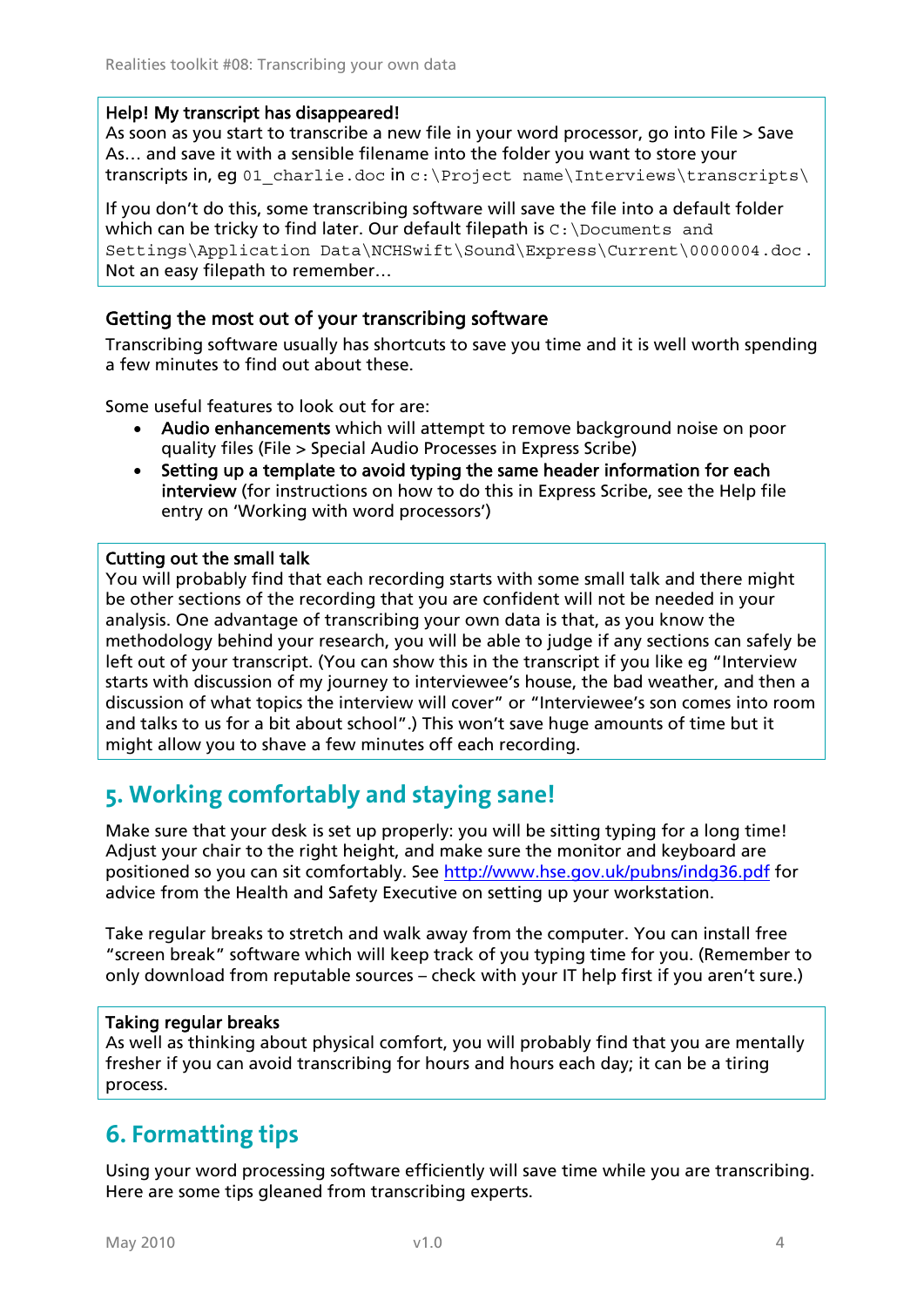## 1. Adding line numbers

Adding line numbers can make it easier to refer to part of your transcript. To do this in Word, put your cursor on the first line of your transcript after the heading, go to File > Page setup > Click on the Layout tab. In the Preview at the bottom of the window, select 'This point forward' from the drop down box and click the 'Line numbers' button, choose your options and click OK.



#### See our demo video showing how to add line numbers to a transcript in Word at www.manchester.ac.uk/realities/resources/toolkits/transcribing-your-data

### 2. Save As… Rich Text

Saving your file as a Rich Text Format (.rtf) makes it easier to import into other programmes such as Nvivo and Atlas.ti. It is also a preferred format for depositing with many data archives. To do this, select File > Save As… and select Rich Text from the 'Save as type' drop down box.

It is best to keep fancy formatting to a minimum: use a widely available font (like Times New Roman or Arial) and stick to bold, *italics* and underlines for emphasis and other formatting.

### 3. Find and Replace for anonymising data

How and when you anonymise data will depend on your way of working, but many people like to start this process while they are transcribing their data. A quick way of doing simple actions, like replacing real names with pseudonyms is to use the Find and Replace function (Ctrl + F in Word).

Be careful though! If you use this method to search for the real name 'Tom' and change it into the pseudonym 'Mike' the word processor will not replace any instances where 'Tom' is mistyped 'Tpm' which makes the real name obvious. You can also run into problems if you use this function too enthusiastically and end up with 'mikeorrow' when the word should have been left as 'tomorrow'…

#### Anonymisation logs

It is a good idea to note down all your changes as you make them. Don't rely on remember which data you have anonymised. We use spreadsheets to record a) real names and places and b) the pseudonyms/ anonymised names.

### 4. Find and Replace for correcting common words

Another trick using the Find and Replace function is using it to insert frequently-typed words in a completed transcript. For instance, while you are transcribing you can type 'I:' instead of 'Interviewer:' and 'P:' instead of 'Pseudonym:' and then use the Find and Replace function when you have finished your transcript to Find and Replace all your shortcuts with the full names.

If this idea appeals to you and you want to take it a bit further then you might like to research your word processing software's 'automatic text' or 'autocorrect' function using the Help files.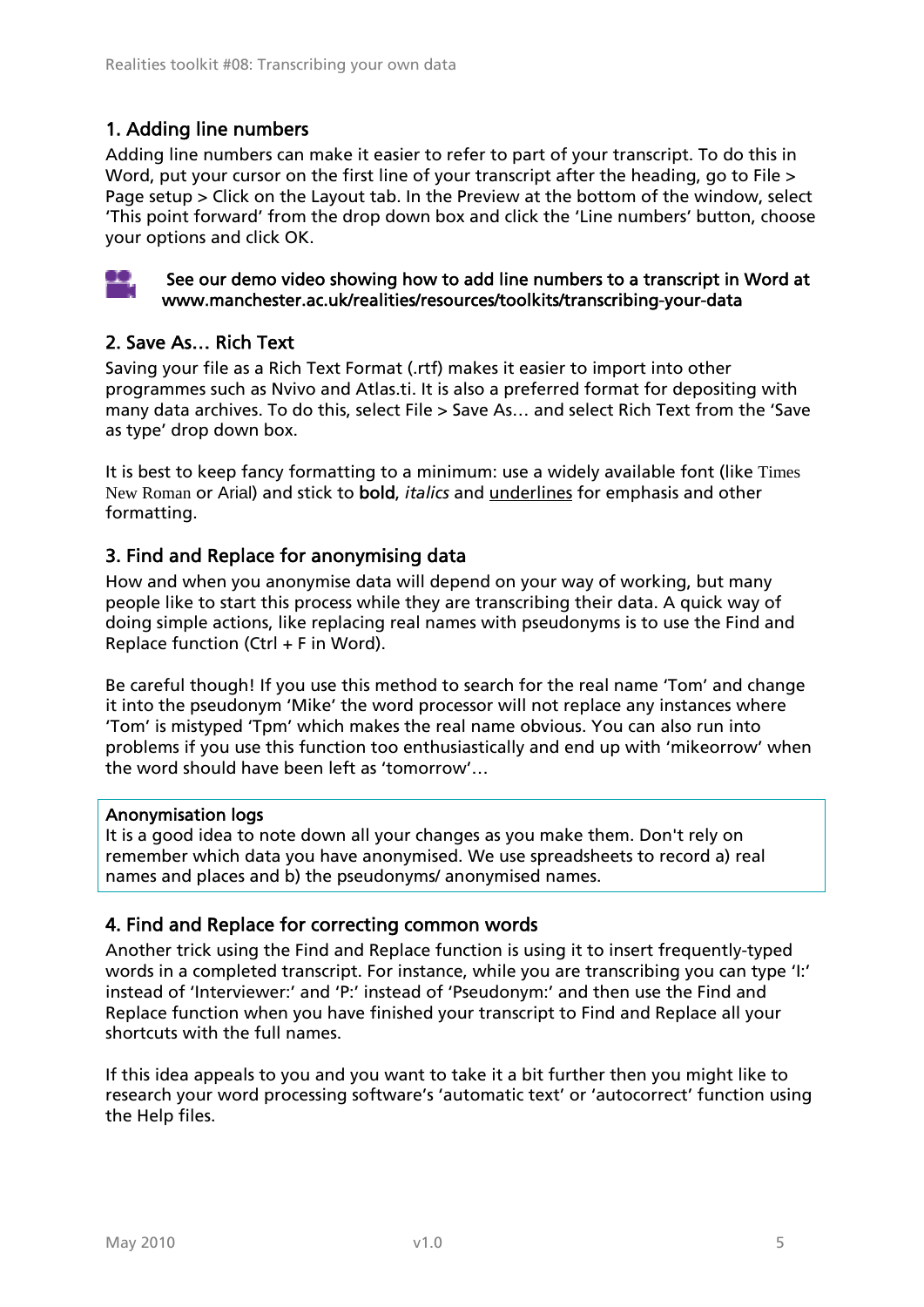### 5. Highlighting text for anonymising later

Apart from replacing real names with pseudonyms you might want to mark other data in your transcript to remind you to anonymise, annotate or remove it later. Some people like to mark this information during transcription, though if you are typing quickly you might prefer to do this after you have finished the transcription to avoid breaking your rhythm. You can highlight text in Word using the highlighter pen function or by changing colour (remember to choose a colour that will show up when printed in black and white as well as on screen). If you can't see the highlighter pen icon, go to View > Toolbars > Reviewing to display it.

### 6. Using heading styles

If you don't already use heading styles in Word, it can be well worth taking a bit of time to investigate them (in Format > Styles and Formatting).

A particular advantage of using heading styles in transcriptions is that you can turn Word headings into codes if you import your transcript into a programme like Nvivo, for instance, if you are doing focus groups and want to code each person's contribution separately. If you want to do this, it is easier to type each person's name on a different line to their words, like this:

Paul So she's not so good with money then?

Rachel

No, she's a spendaholic that one. Always putting it on the card when she can't really afford it. And she gets into trouble, too you know…

You can either add headings while you type or when you have finished a whole transcript.

A quick way of adding heading styles while you transcribe, you can use shortcut keys: hold down Crtl + Alt and then press 3 to apply Heading 3; Ctrl + Alt + 2 for Heading 2 etc.

You can also turn names into headings in completed transcripts. Go to Edit > Replace (or press Ctrl + F) to bring up the Find and Replace box as below.

| <b>Find and Replace</b>           |                                                             |
|-----------------------------------|-------------------------------------------------------------|
| Replace<br>Find                   | Go To                                                       |
| Find what:<br>Options:<br>Format: | $\checkmark$<br>Revise Hangul endings                       |
| Replace with:<br>Format:          | $\checkmark$<br>Style: Heading 3                            |
|                                   | Find Next<br>Replace<br>More $\mp$<br>Cancel<br>Replace All |

You might need to click on the "More" button to display the advanced search options as below.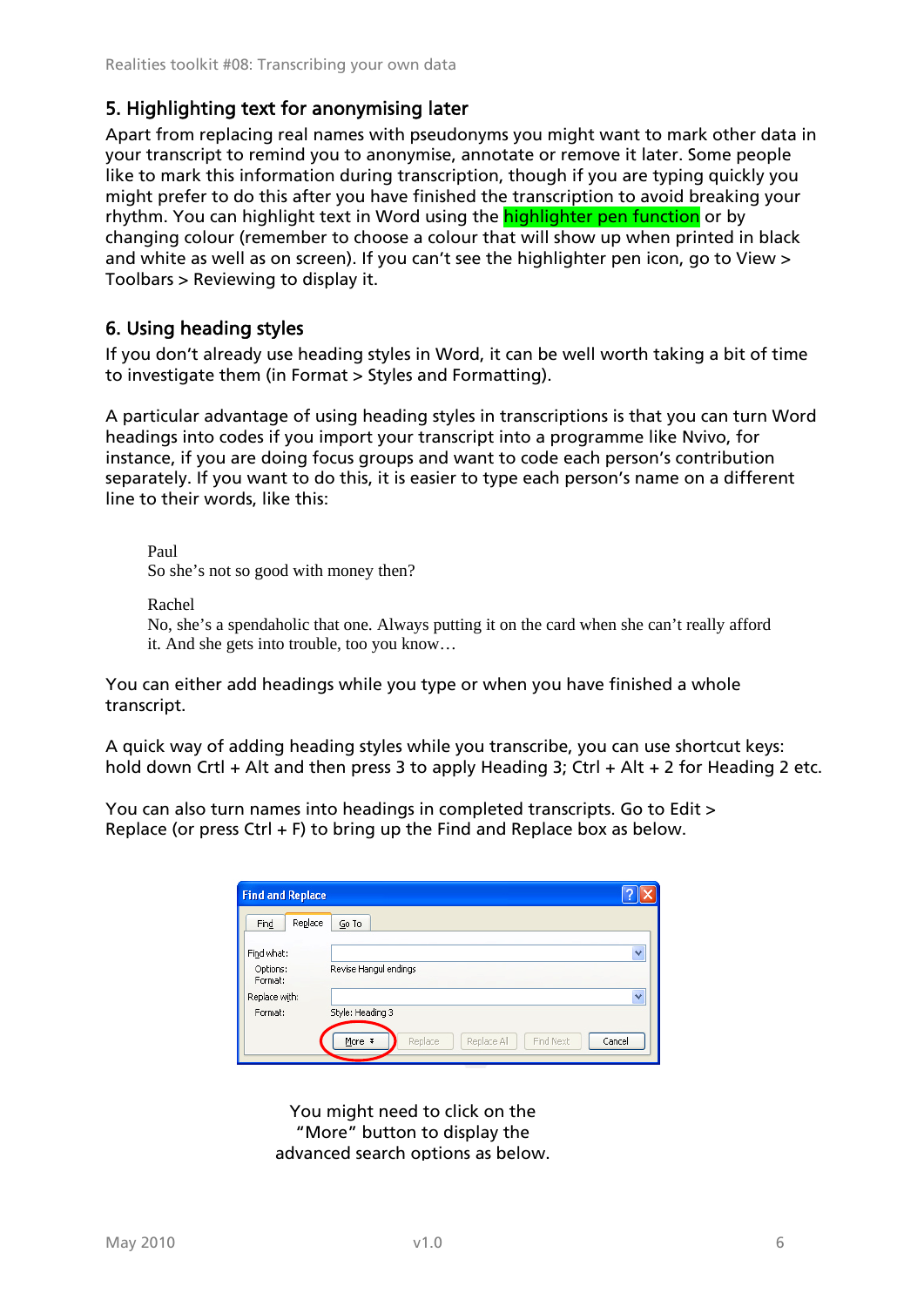| <b>Find and Replace</b>                                                                                 |                                                         |  |  |  |
|---------------------------------------------------------------------------------------------------------|---------------------------------------------------------|--|--|--|
| Replace<br>Find                                                                                         | Go To                                                   |  |  |  |
| Find what:                                                                                              | Rachel^p<br>$\checkmark$                                |  |  |  |
| Options:<br>Format:                                                                                     | Revise Hangul endings                                   |  |  |  |
| Replace with:                                                                                           | Rachel^p<br>$\checkmark$                                |  |  |  |
| Format:                                                                                                 | Style: Heading 3                                        |  |  |  |
|                                                                                                         | Find Next<br>Replace<br>Replace All<br>Cancel<br>Less * |  |  |  |
| Search Options                                                                                          |                                                         |  |  |  |
| Search:                                                                                                 | All<br>v                                                |  |  |  |
| Match case<br>Match kashida<br>Match half/full width forms<br>Find whole words only<br>Match diacritics |                                                         |  |  |  |
| Sounds like (Japanese)<br>Use wildcards<br>Match alef hamza                                             |                                                         |  |  |  |
| Options<br>Sounds like (English)<br>Match control characters                                            |                                                         |  |  |  |
| Find all word forms (English)                                                                           | Revise Hangul endings                                   |  |  |  |
| Replace                                                                                                 |                                                         |  |  |  |
|                                                                                                         | Format *<br>No Formatting<br>Special *                  |  |  |  |
|                                                                                                         | Font                                                    |  |  |  |
|                                                                                                         | Paragraph                                               |  |  |  |
|                                                                                                         | Tabs                                                    |  |  |  |
|                                                                                                         | Language                                                |  |  |  |
|                                                                                                         | Frame                                                   |  |  |  |
|                                                                                                         | Style                                                   |  |  |  |
|                                                                                                         | Highlight                                               |  |  |  |

- 1. Type the name that you want to turn into a heading in the "Find what" and "Replace with" boxes (1 and 2 above)
- 2. Click in the "Replace with" box, and then click on the "Format" button. When the pop-up menu appears, select "Style" and another little pop-up window will appear. Choose your heading from this list (use the same heading for each person), then click OK to return to the main "Find and Replace" box above.
- 3. You should see that the "Replace with" box now reads "Style: Heading 3" underneath (3).
- 4. From here, click "Replace All" and all instances of the word Rachel will have the Heading 3 style applied to them.

If you follow these instructions, *every* instance of the word Rachel will be formatted as **heading 3**. In most cases, this is fine, but where real names come up in conversation you will end up with something like this:

#### **Rachel**

Well, I'd probably say I *was* good with money, but my husband might not agree with me on that one. But generally, yes, I am pretty careful.

**Paul** 

Mmm…

#### **Rachel**

**You know I do try and put a bit away for a rainy day and I don't like putting everything on credit cards – I don't agree with that really. I like to save up and then buy something, not just whack it on the credit card and worry about it later. My**